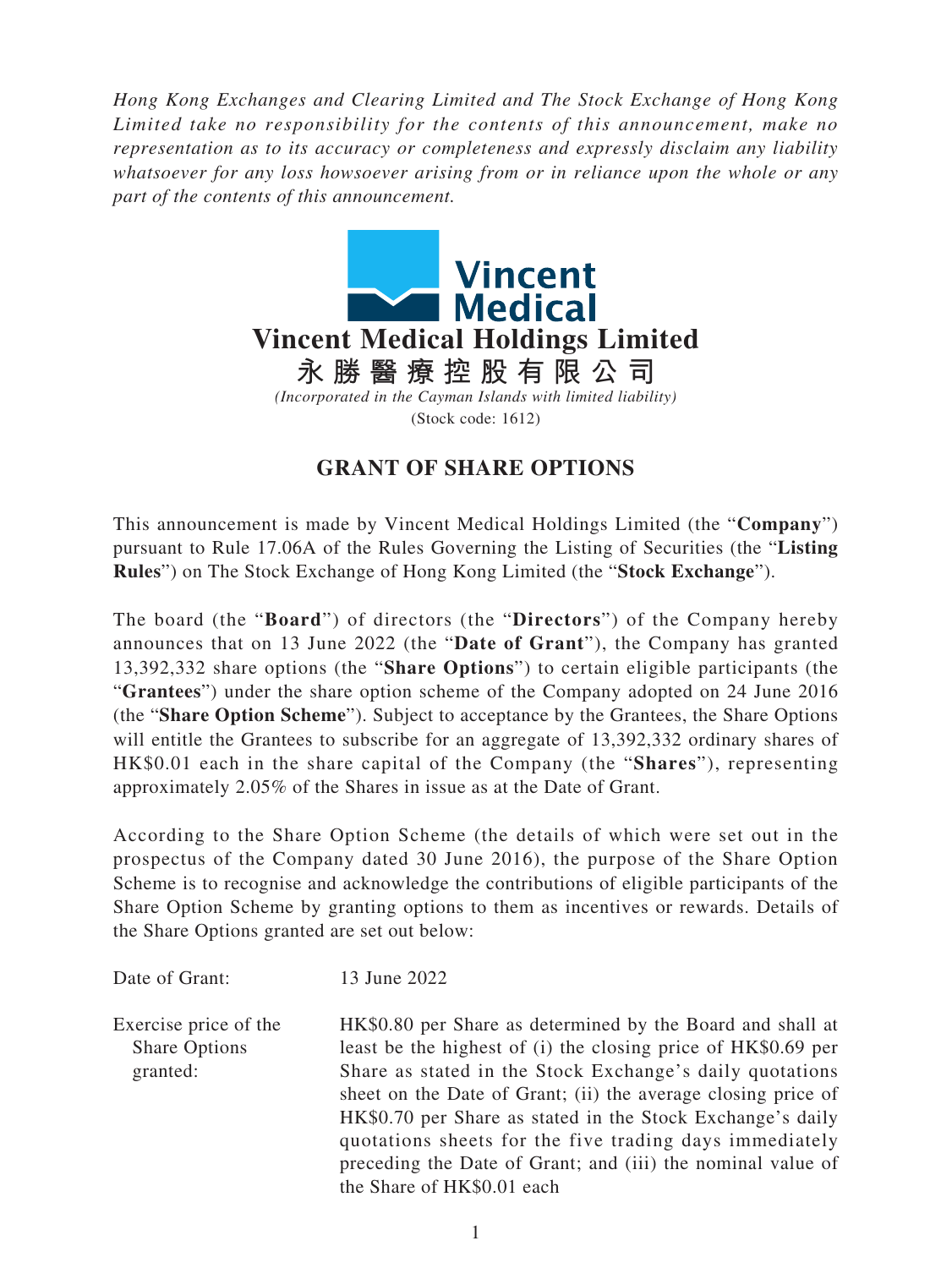| Number of the Share<br>Options granted:                                 | 13,392,332 Share Options (each Share Option shall entitle<br>the holder of the Share Options to subscribe for one Share)                                                                                            |  |
|-------------------------------------------------------------------------|---------------------------------------------------------------------------------------------------------------------------------------------------------------------------------------------------------------------|--|
| Validity period of the<br><b>Share Options:</b>                         | 13 June 2022 to 23 June 2026 (both days inclusive) subject<br>to the provisions for early termination contained in the Share<br>Option Scheme and certain vesting conditions applicable to<br>the relevant Grantees |  |
| Vesting schedule and<br>exercise period of the<br><b>Share Options:</b> | 25% of the Share Options will vest on each of 13 June 2023,<br>2024, 2025 and 2026 respectively and will be exercisable<br>from each of 13 June 2023, 2024, 2025 and 2026<br>respectively to 23 June 2026           |  |

Among the Shares Options granted above, a total of 2,002,332 Share Options were granted to the Directors and Mr. Choi Cheung Tai Raymond, who is the son of Mr. Choi Man Shing, Chairman and executive Director of the Company and thus an associate (as defined under the Listing Rules) of Mr. Choi Man Shing. Such grant has been approved by all independent non-executive Directors pursuant to Rule 17.04(1) of the Listing Rules and the terms of the Share Option Scheme.

Details of the Grantees are as follows:

| <b>Name of the Grantee</b>            | <b>Position held/relationship</b><br>with the Group | <b>Number of Share</b><br><b>Options granted</b> |
|---------------------------------------|-----------------------------------------------------|--------------------------------------------------|
| Mr. Koh Ming Fai                      | <b>Executive Director</b>                           | 501,166                                          |
| Mr. Fu Kwok Fu<br>Mr. Choi Cheung Tai | <b>Executive Director</b>                           | 501,166                                          |
| Raymond ( <i>Note 1</i> )             | Deputy Chief Executive Officer                      | 1,000,000                                        |
|                                       |                                                     | 2,002,332                                        |
|                                       | 6 senior management and 98 other                    |                                                  |
|                                       | employees of the Group ( <i>Note 2</i> )            | 11,390,000                                       |
| Total                                 |                                                     | 13,392,332                                       |

*Notes:*

- 1. Mr. Choi Cheung Tai Raymond, is the Deputy Chief Executive Officer of the Group. He joined the Group in May 2020 and has been serving as the Senior Operations Manager for overseeing the manufacturing operation and product development for the Group's respiratory devices. Mr. Choi Cheung Tai Raymond, who is the son of Mr. Choi Man Shing, Chairman and executive Director of the Company and thus an associate (as defined under the Listing Rules) of Mr. Choi Man Shing.
- 2. The number of Share Options granted to each grantee ranged from 50,000 to 500,000 Share Options.